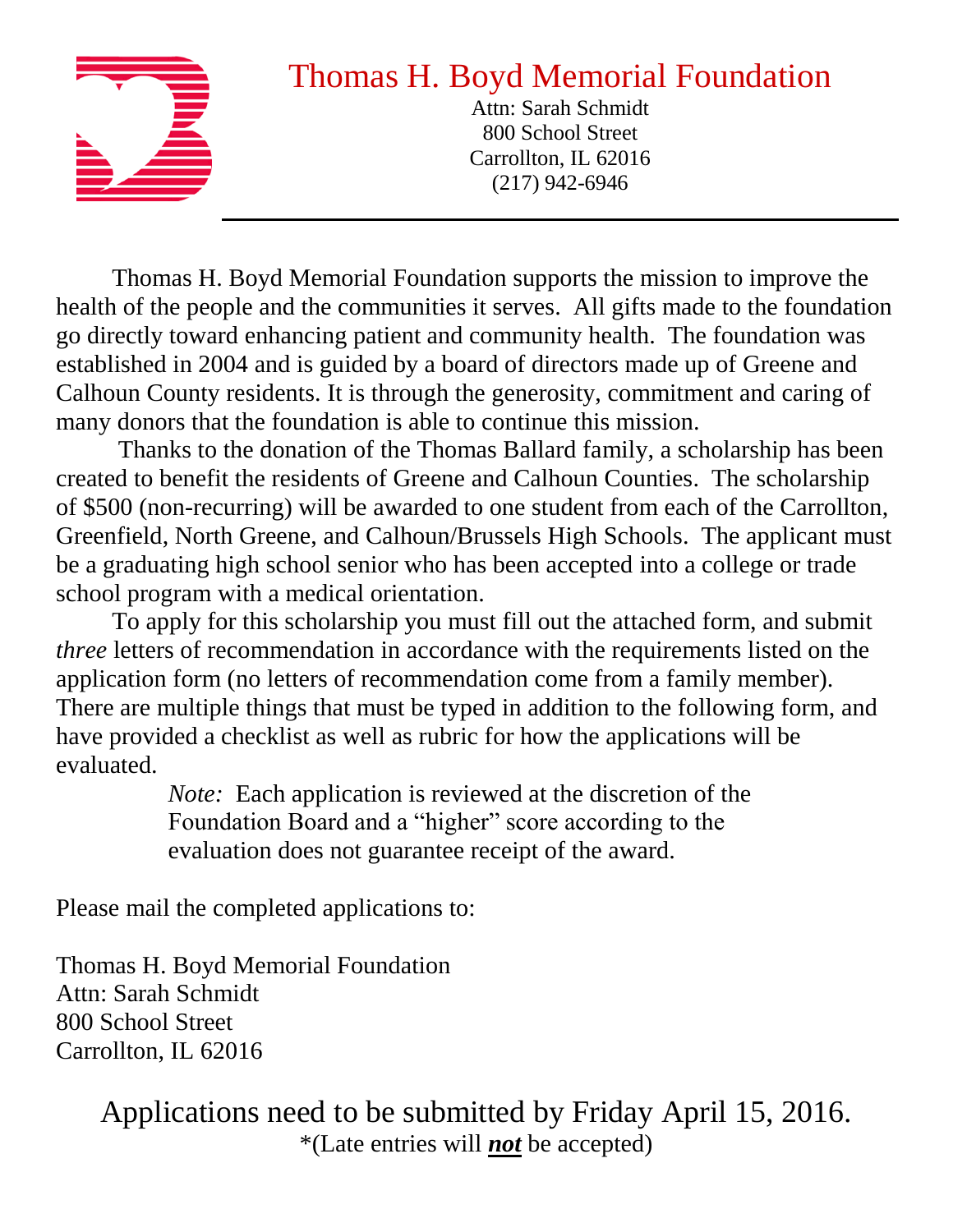## **THOMAS H BOYD MEMORIAL FOUNDATION SCHOLARSHIP APPLICATION 2016 CHECKLIST**

Please go through this list carefully to be sure you have all parts of the application; you will not be contacted if you have failed to submit one or more parts, and incomplete applications will not be considered.

- o **Complete personal information on application**
- o **List school(s) attended**
- o **List school(s) applied with acceptance and beginning date(s)**
- o **Attached one page about future career plans with medical field**
- o **Attached one page about past experience with medical field**
- o **Attached one page detailing community service**
- o **Attached one page considering evidence of success with G.P.A.**
- o **Attached three letters of recommendation** o **All three are from people outside of your family members**
- o **Sign and date the application**
- o **Return/Postmark the application prior to April 15, 2016**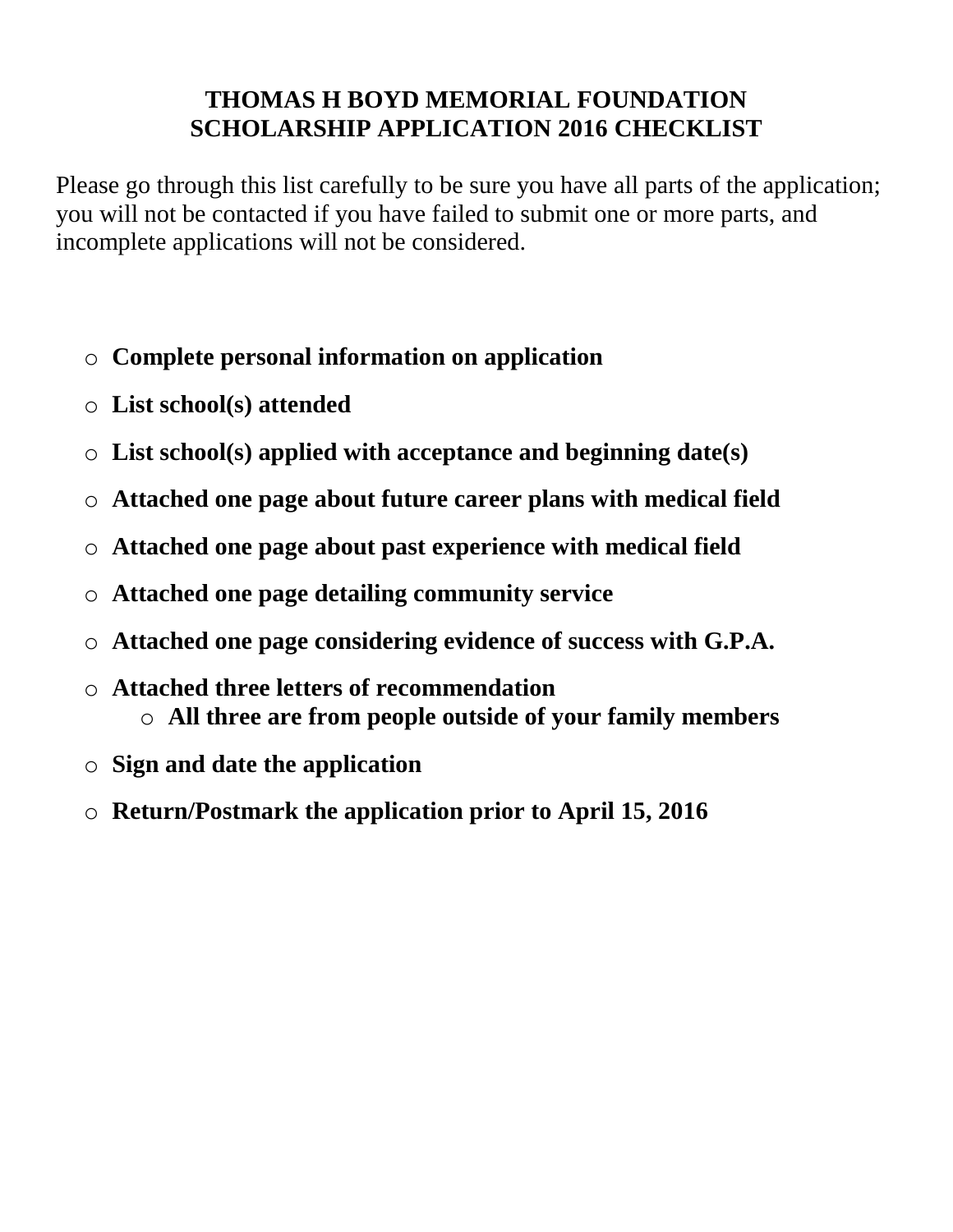## **BOYD MEMORIAL FOUNDATION APPLICATION FOR SCHOLARSHIP**

| 1.  |                                                                                               |                                                                                                                                                                                                                                     |  |
|-----|-----------------------------------------------------------------------------------------------|-------------------------------------------------------------------------------------------------------------------------------------------------------------------------------------------------------------------------------------|--|
| 2.  |                                                                                               |                                                                                                                                                                                                                                     |  |
| 3.  |                                                                                               |                                                                                                                                                                                                                                     |  |
| 4.  |                                                                                               |                                                                                                                                                                                                                                     |  |
| 6.  | Parent/Guardian<br><u>Parent/Guardian</u>                                                     |                                                                                                                                                                                                                                     |  |
| 7.  | List in chronological order all schools attended (Include dates).                             |                                                                                                                                                                                                                                     |  |
| 8.  |                                                                                               | <u> 1989 - Johann Stoff, deutscher Stoff, der Stoff, der Stoff, der Stoff, der Stoff, der Stoff, der Stoff, der S</u><br>Name and address (must have) of U.S. Educational or Vocational Institution you plan to attend.             |  |
| 9.  |                                                                                               |                                                                                                                                                                                                                                     |  |
| 10. | graduation; note: this must describe your interest in pursuing a career in the medical field. | Please name and describe in detail (one attached page) the course of study you wish to pursue and your plans after                                                                                                                  |  |
| 11. |                                                                                               | Please list and describe any past experience, classes, or other training (one attached page) you have had that<br>demonstrates a commitment to a career in the medical field (example: CNA, dual-credit courses, etc.).             |  |
| 12. |                                                                                               | Please list and describe all community service (one attached page) you have been involved with (example: youth<br>group service project, community service events for National Honor Society, volunteering with 4-H, etc.).         |  |
| 13. |                                                                                               | Please list and describe (one attached page) all evidence of past success (example: ACT/PSAE score, awards,<br>other scholarships, National Honor society, etc.); this section needs to include your Grade Point Average and scale. |  |
| 14. |                                                                                               | Please attach three letters of recommendation; each letter should be one page typed with original signature from<br>someone that is not a family member (examples: coach, teacher, youth group leader, boss at work, etc.).         |  |
|     | APPLICANT WITH TUITION PAID AS PROOF OF ENROLLMENT.                                           | I UNDERSTAND THAT ANY SCHOLARSHIP WILL BE IN THE FORM OF A CHECK MADE TO THE                                                                                                                                                        |  |
|     | <b>Signature of Applicant</b>                                                                 | Date                                                                                                                                                                                                                                |  |
|     |                                                                                               | <b>Please return this form to:</b>                                                                                                                                                                                                  |  |

**Boyd Memorial Foundation Attn: Sarah Schmidt 800 School Street Carrollton, IL 62016**

## **DEADLINE: NO APPLICATIONS WILL BE ACCEPTED AFTER APRIL 15, 2016.**